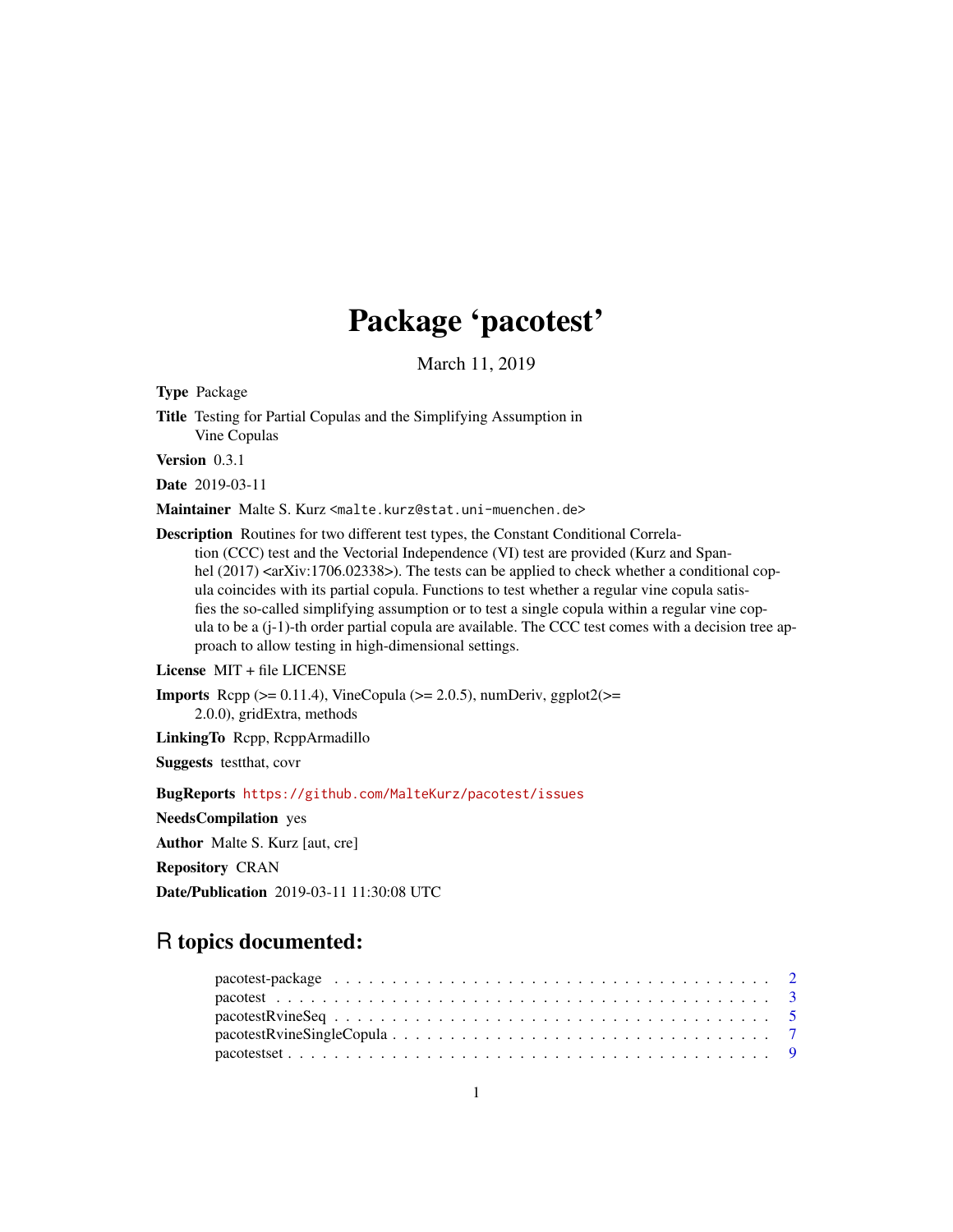#### <span id="page-1-0"></span>**Index** [13](#page-12-0)

<span id="page-1-1"></span>pacotest-package *Testing for Partial Copulas and the Simplifying Assumption in Vine Copulas*

#### Description

The **pacotest** package provides functions, which allow to test for partial copulas and the simplifying assumption in vine copulas. The package consists of two different test types, the Constant Conditional Correlation (CCC) test and the Vectorial Independence (VI) test. The function [pacotestset](#page-8-1) can be used to create and alter pacotest options lists and the function [pacotest](#page-2-1) can be used to test for the partial copula and the simplifying assumption for a single bivariate conditional copula.

The function [pacotestRvineSeq](#page-4-1) can be used with a [RVineMatrix](#page-0-0) from the [VineCopula-package](#page-0-0) to test all pair-copulas being building blocks in a R-vine copula to be (j-1)-th order partial copulas, which is equivalent to testing the simplifying assumption. A single building blog of a R-vine copula could be tested to be a (j-1)-th order partial copula by applying the function [pacotestRvineSingleCopula](#page-6-1) to a [RVineMatrix](#page-0-0) from the [VineCopula-package.](#page-0-0)

#### Author(s)

Malte S. Kurz

#### References

Hobaek-Haff, I., K. Aas and A. Frigessi (2010), "On the simplified pair-copula construction – Simply useful or too simplistic?", Journal of Multivariate Analysis 101(5), pp. 1296-1310.

Kojadinovic, I. and M. Holmes (2009), "Tests of independence among continuous random vectors based on Cramer-von Mises functionals of the empirical copula process", Journal of Multivariate Analysis 100(6), pp. 1137-1154.

Kurz, M. S. and F. Spanhel (2017), "Testing the simplifying assumption in high-dimensional vine copulas", ArXiv e-prints <https://arxiv.org/abs/1706.02338>.

Quessy, J.-F. (2010), "Applications and asymptotic power of marginal-free tests of stochastic vectorial independence", Journal of Statistical Planning and Inference 140(11), pp. 3058-3075.

Spanhel, F. and M. S. Kurz (2015), " The partial vine copula: A dependence measure and approximation based on the simplifying assumption", ArXiv e-prints [https://arxiv.org/abs/1510.](https://arxiv.org/abs/1510.06971) [06971](https://arxiv.org/abs/1510.06971).

Spanhel, F. and M. S. Kurz (2016), "The partial copula: Properties and associated dependence measures", Statistics & Probability Letters 119, pp. 76-83.

#### See Also

Development for **pacotest** can be followed via the GitHub repository at [https://github.com/](https://github.com/MalteKurz/pacotest) [MalteKurz/pacotest](https://github.com/MalteKurz/pacotest).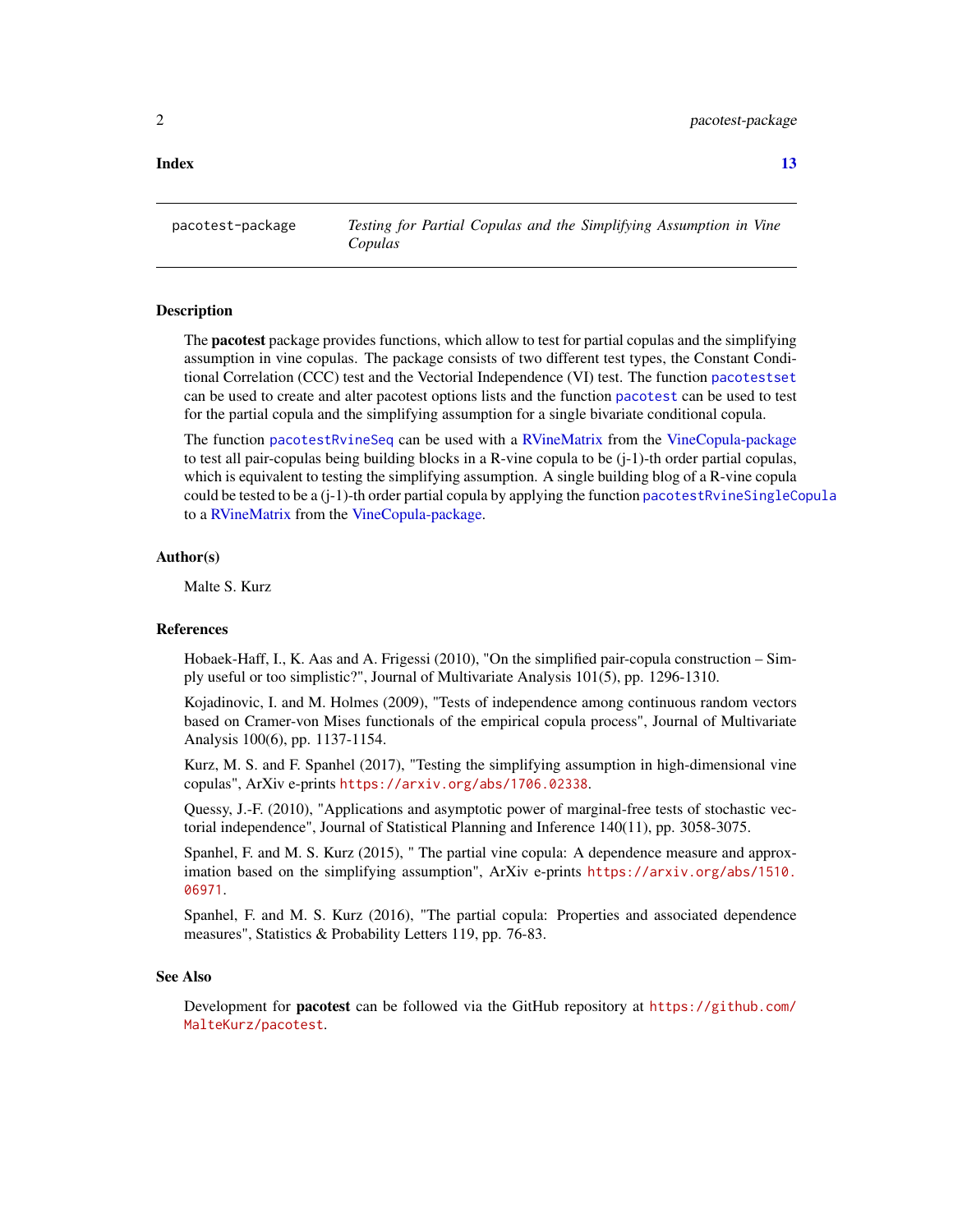<span id="page-2-1"></span><span id="page-2-0"></span>pacotest *Testing for the Partial Copula and the Simplifying Assumption for a Single Bivariate Conditional Copula*

#### Description

The function can be used to test for the partial copula and the simplifying assumption for a bivariate conditional copula using different tests. Two different test types, the Constant Conditional Correlation (CCC) test and the Vectorial Independence (VI) test are implemeted. For all tests different options can be set by generating a pacotest options list using the [pacotestset](#page-8-1) function.

#### Arguments

| -U              | A $(n \times 2)$ matrix of [0,1] data (probability integral transforms), which are the ar-<br>guments of the conditional copula of $(Y,Z) W$ for which the simplifying assump-<br>tion should be tested. The first column is given by the conditional distribution<br>function of YIW evaluated at the observed values of Y and W. Analogously, the<br>second column is defined as the conditional distribution function of ZW eval-<br>uated at the observed values of Z and W. If the probability integral transforms<br>are obtained from the partial vine copula (PVC), i.e., partial probability integral<br>transforms (PPITs) are used, the function can be used to test for $(i-1)$ -th order<br>partial copulas. |
|-----------------|---------------------------------------------------------------------------------------------------------------------------------------------------------------------------------------------------------------------------------------------------------------------------------------------------------------------------------------------------------------------------------------------------------------------------------------------------------------------------------------------------------------------------------------------------------------------------------------------------------------------------------------------------------------------------------------------------------------------------|
| W               | A (n x K) matrix of observed values for the vector of random variables on which<br>the conditioning is done.                                                                                                                                                                                                                                                                                                                                                                                                                                                                                                                                                                                                              |
| pacotest0ptions |                                                                                                                                                                                                                                                                                                                                                                                                                                                                                                                                                                                                                                                                                                                           |

A options list generated by the [pacotestset](#page-8-1) function or the test type as a string, i.e., CCC or VI.

#### Details

Applying a test with default options (cf. [pacotestset](#page-8-1)).

out = pacotest(U,W,'CCC')

out = pacotest(U,W,'VI')

Applying a test with options specified in pacotestOptions

out = pacotest(U,W,pacotestOptions)

#### Value

A list which can, depending on the chosen test, consist of the following elements:

| pValue   | The p-value of the test.         |
|----------|----------------------------------|
| testStat | The value of the test statistic. |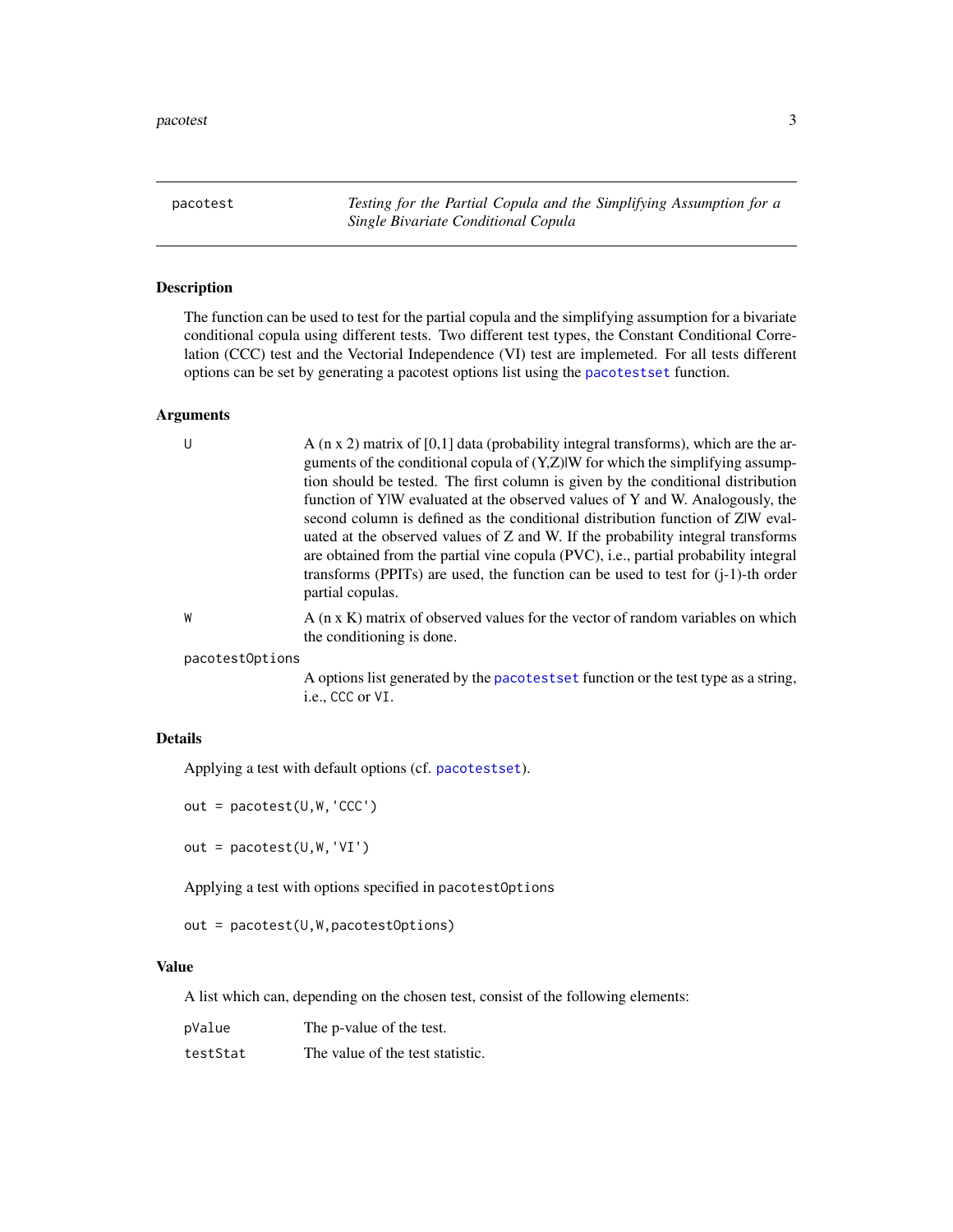#### <span id="page-3-0"></span>4 pacotest and the pacotest of the pacotest and the pacotest  $\mu$

| decisionTree | The decision tree used to partition the support Lambda0 of the conditioning             |
|--------------|-----------------------------------------------------------------------------------------|
|              | variable W. It is provided as a list conisisting of three nodes (CentralNode,           |
|              | LeftNode and RightNode) represented as lists and the variable LeavesForFinalComparison. |
|              | Each node consists of the Variable used to perform the split, the corresponding         |
|              | Quantile and Threshold.                                                                 |
| S.           | The boostrapped values of the test statistic (only for the test type VI).               |

#### Author(s)

Malte S. Kurz

#### References

Kurz, M. S. and F. Spanhel (2017), "Testing the simplifying assumption in high-dimensional vine copulas", ArXiv e-prints <https://arxiv.org/abs/1706.02338>.

Spanhel, F. and M. S. Kurz (2015), " The partial vine copula: A dependence measure and approximation based on the simplifying assumption", ArXiv e-prints [https://arxiv.org/abs/1510.](https://arxiv.org/abs/1510.06971) [06971](https://arxiv.org/abs/1510.06971).

Spanhel, F. and M. S. Kurz (2016), "The partial copula: Properties and associated dependence measures", Statistics & Probability Letters 119, pp. 76-83.

#### See Also

[pacotest-package](#page-1-1), [pacotestset](#page-8-1), [pacotestRvineSeq](#page-4-1), [pacotestRvineSingleCopula](#page-6-1)

#### Examples

```
#####################
# Generate an options list, e.g., the constant conditional correlation (CCC)
# test with default options.
pacotestOptions=pacotestset(testType='CCC')
```
#### #####################

# Use the specified options to test for the simplifying assumption

```
##### Example 1: Non-simplified three-dim. C-Vine #####
# Simulate from a three-dimensional C-Vine copula with C_12 and C_13
# being product copulas and C_23|1 being a Frank copula with
# functional parameter theta(x_{-1}) = (4x_{-1})-2)^3
N = 500X = matrix(runif(3*N),N,3)theta = (4 \times X[, 1]-2)^3etheta = expm1(-theta);X[, 3] = -1/theta*log(1+etheta/(exp(-theta*X[,2])*(1/X[,3]-1)+1));Result = pacotest(X[,c(2,3)],X[,1], pacotestOptions)Result$pValue
```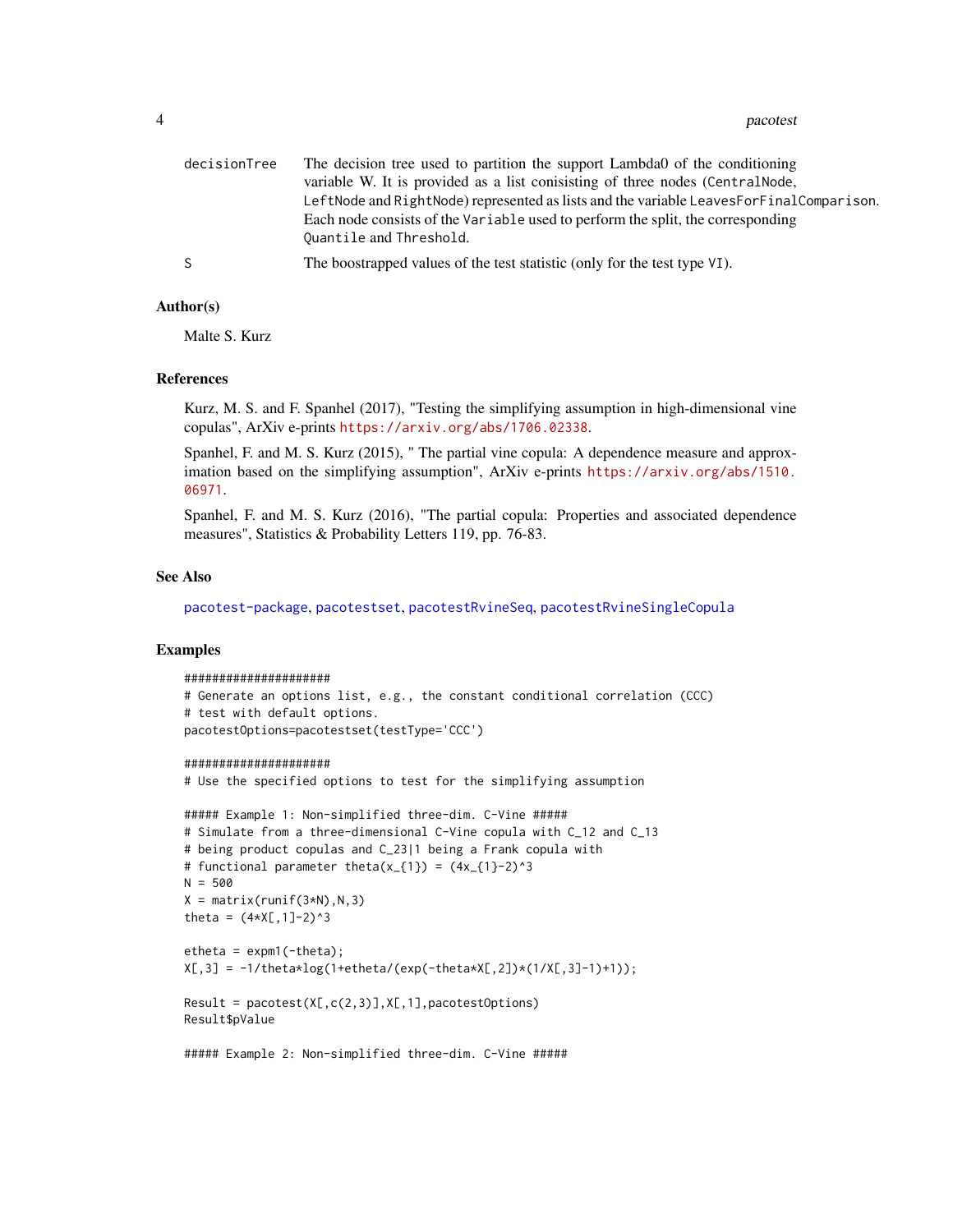#### <span id="page-4-0"></span>pacotestRvineSeq 5

```
# Simulate from a three-dimensional C-Vine copula with C_12 and C_13
# being product copulas and C_23|1 being a Frank copula with
# functional parameter theta(x_{1}) = 12 + 8*sin(0.4(3x_{1}+2)^2)X = matrix(runif(3*N),N,3)theta = 12 + 8 \times \sin(0.4 \times (3 \times X[, 1]+2)^2)etheta = expm1(-theta);X[, 3] = -1/theta*log(1+etheta/(exp(-theta*X[,2])*(1/X[,3]-1)+1));Result = pacotest(X[,c(2,3)],X[,1], pacotestOptions)Result$pValue
##### Example 3: Simplified three-dim. C-Vine #####
# Simulate from a three-dimensional C-Vine copula with C_12 and C_13
# being Clayton copulas with prameter theta and C_23|1 being a Clayton copula with
# functional parameter theta(x_{1}) = theta / (1+theta)
W = matrix(runit(3*N),N,3)X = matrix(NA, N, 3)theta = 2X[, 1] = W[, 1]X[, 2] = (W[, 1]^(-theta) * (W[, 2]^((-theta))/(1+theta))-1)+1<sup>'</sup>(-1/theta);
theta_23_1 = theta /(1+theta)X[,3] = (W[,2]^(-theta_22_1)*(W[,3]^((-theta_23_1)/(1+theta_22_1))/1)+1)<sup>2</sup>(-1/theta_23_1);
X[, 3] = (W[, 1]^(-theta) * (X[, 3]^((-theta))/(1+theta))-1)<sup>+</sup>1)<sup>^</sup>(-1/theta);
# Get Pseudo-Obs from the conditional copula C_23|1
U = matrix(NA, N, 2)U[,1] = (X[,1]^\wedgetheta*(X[,2]^(-theta)-1)+1)^(-(1+theta)/theta);
U[, 2] = (X[, 1]^\wedgetheta*(X[,3]^(-theta)-1)+1)^(-(1+theta)/theta);
Result = pacotest(U, X[, 1], pacotestOptions)Result$pValue
```
<span id="page-4-1"></span>pacotestRvineSeq *Sequentially Testing the Simplifying Assumption for R-Vine Copulas*

#### **Description**

The function can be used to test the simplifying assumption for R-vine copulas in a sequential manner. Each pair-copula from the second tree on is tested to be a (j-1)-th order partial copula. To apply the function one needs to provide the data and a specified/estimated R-vine copula model in form of a [RVineMatrix](#page-0-0) from the [VineCopula-package.](#page-0-0) Additionally, a pacotest options list, which can be generated with the [pacotestset](#page-8-1) function, needs to be provided.

#### Usage

```
pacotestRvineSeq(data, RVM, pacotestOptions,
  level = 0.05, illustration = 2, stopIfRejected = TRUE)
```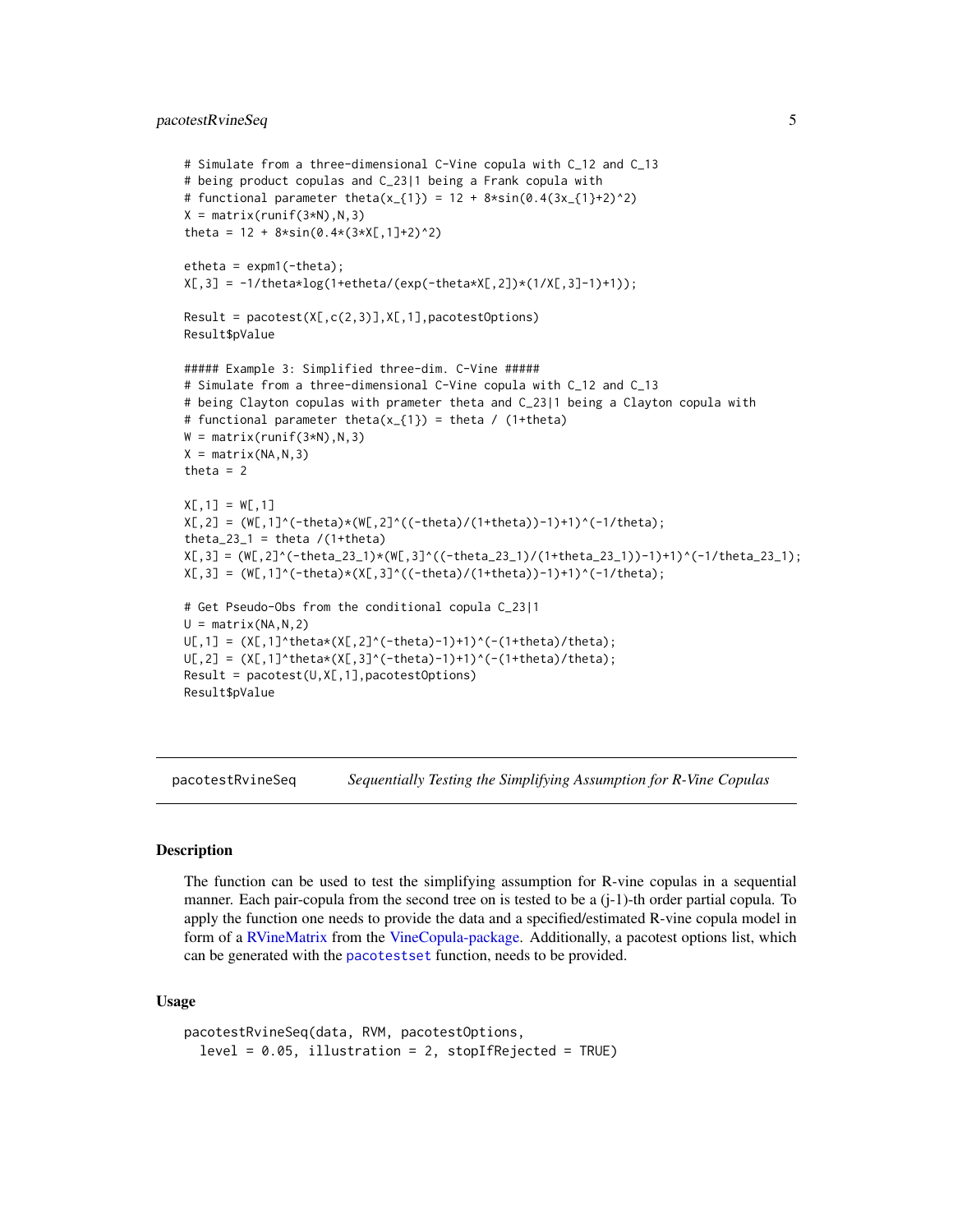#### <span id="page-5-0"></span>Arguments

| data            | A ( $\pi$ x d) matrix (or data frame) of [0,1] data (i.e. uniform marigns).                                                                                                                                                                                                   |
|-----------------|-------------------------------------------------------------------------------------------------------------------------------------------------------------------------------------------------------------------------------------------------------------------------------|
| <b>RVM</b>      | An RVineMatrix object (VineCopula-package) which includes the structure, the<br>pair-copula families and parameters of an R-vine copula.                                                                                                                                      |
| pacotest0ptions |                                                                                                                                                                                                                                                                               |
|                 | A options list generated by the pacotestset function or the test type as string,<br>i.e., CCC or VI.                                                                                                                                                                          |
| level           | The level of the test.                                                                                                                                                                                                                                                        |
| illustration    | Either 1 or 2. If illustration = 1, the p-value for each test for a $(i-1)$ -th order par-<br>tial copula is dislayed. If illustration $= 2$ , a progress information is diplayed for<br>each tree. It consists of the individual test level and the number of H0 rejections. |
| stopIfRejected  | A logical variable indicating whether the sequential test procedure should be<br>stopped in the first tree where an H0 for one of the conditional copulas is re-<br>jected.                                                                                                   |

#### Value

A list consisting of the following elements:

#### pacotestResultLists

|                   | A matrix in the same structure like the Matrix, family, par, etc. entries in                                                                                                                              |
|-------------------|-----------------------------------------------------------------------------------------------------------------------------------------------------------------------------------------------------------|
|                   | the RVineMatrix object from the VineCopula-package. Each entry of the matrix                                                                                                                              |
|                   | is a list containing the test result from a test for a $(i-1)$ -th order partial copula                                                                                                                   |
|                   | obtained from a call to pacotest. Depending on the choosen test, it could<br>consist of different elements. A documentation of the pacotest ResultLists<br>can be found in the documentation of pacotest. |
|                   |                                                                                                                                                                                                           |
| pValues           | A matrix in the same structure like the Matrix, family, par, etc. entries in the                                                                                                                          |
|                   | RVineMatrix object from the VineCopula-package. Each entry of the matrix is                                                                                                                               |
|                   | a p-value corresponding to the test result from a test for a $(i-1)$ -th order partial                                                                                                                    |
|                   | copula.                                                                                                                                                                                                   |
| testResultSummary |                                                                                                                                                                                                           |
|                   | A data frame summarizing the test results. The first column, Tree, is the tree<br>number. The second column, Numb0fRejections, is the number of of rejections                                             |
|                   | in the corresponding tree. The third column, IndividualTestLevel, is the                                                                                                                                  |
|                   | level at which each individual test has been performed. The fourth column,                                                                                                                                |
|                   | Interpretation, provides an interpretation of the test result.                                                                                                                                            |

#### Author(s)

Malte S. Kurz

#### References

Kurz, M. S. and F. Spanhel (2017), "Testing the simplifying assumption in high-dimensional vine copulas", ArXiv e-prints <https://arxiv.org/abs/1706.02338>.

Spanhel, F. and M. S. Kurz (2015), " The partial vine copula: A dependence measure and approximation based on the simplifying assumption", ArXiv e-prints [https://arxiv.org/abs/1510.](https://arxiv.org/abs/1510.06971) [06971](https://arxiv.org/abs/1510.06971).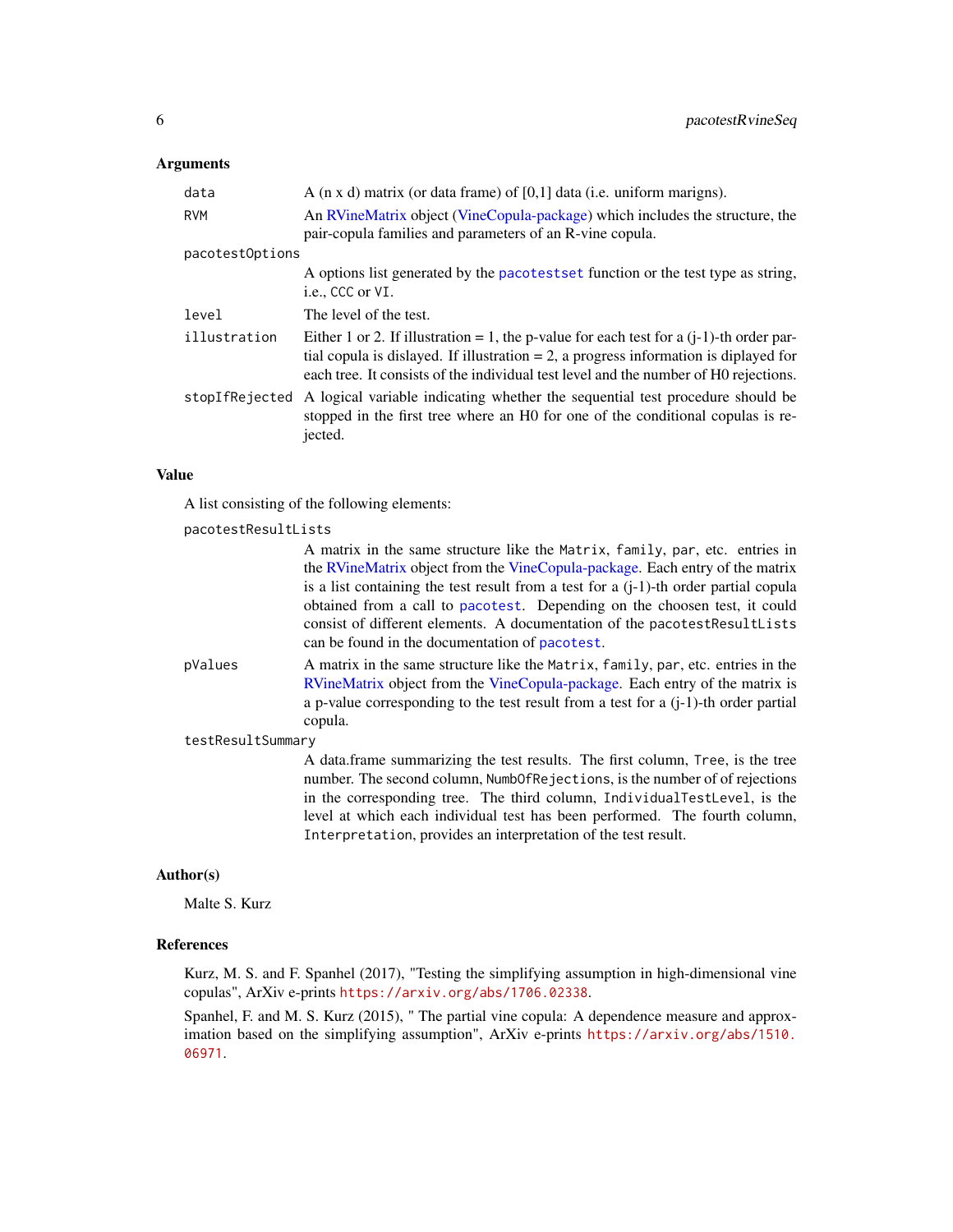#### <span id="page-6-0"></span>See Also

```
pacotest-package, pacotest, pacotestset, pacotestRvineSingleCopula
```
#### Examples

```
# Sample data and R-vine copula selection are taken
# from the documentation of RVineStructureSelect
# of the VineCopula package.
# Obtain sample data
data(daxreturns, package ="VineCopula")
dataSet = daxreturns[1:750, 1:4]# Specify an R-vine copula model
# (can be obtained by calling: RVM = VineCopula::RVineStructureSelect(dataSet))
vineStructure = matrix(c(3,4,1,2,0,2,4,1,0,0,1,4,0,0,0,4),4,4)
families = matrix(c(0, 5, 2, 2, 0, 0, 2, 14, 0, 0, 0, 14, 0, 0, 0, 0, 0, 4, 4)par = matrix(c(0,0.8230664,0.1933472,0.6275062,
             0,0,0.2350109,1.6619945,
             0,0,0,1.599363,
             0,0,0,0),4,4)
par2 = matrix(c(0,0,11.757700,4.547847,
             0,0,17.15717,0,
             0,0,0,0,0,0,0,0),4,4)
RVM = VineCopula::RVineMatrix(vineStructure, families, par, par2)
# Specify a pacotestOptions list:
pacotestOptions = pacotestset('CCC')
# Test for the simplifying assumption.
pacotestResultList = pacotestRvineSeq(dataSet, RVM,
                                       pacotestOptions)
```
<span id="page-6-1"></span>pacotestRvineSingleCopula

*Testing for a Single (j-1)-th Order Partial Copula in a R-Vine Copula*

#### **Description**

The function can be used to test a single copula in a R-vine copula to be a  $(i-1)$ -th order partial copula. To apply the function one needs to provide the data and a specified/estimated R-vine copula model in form of a [RVineMatrix](#page-0-0) from the [VineCopula-package.](#page-0-0) Additionally, a pacotest options list, which can be generated with the [pacotestset](#page-8-1) function, needs to be provided.

#### Usage

pacotestRvineSingleCopula(data, RVM, pacotestOptions, tree, copulaNumber)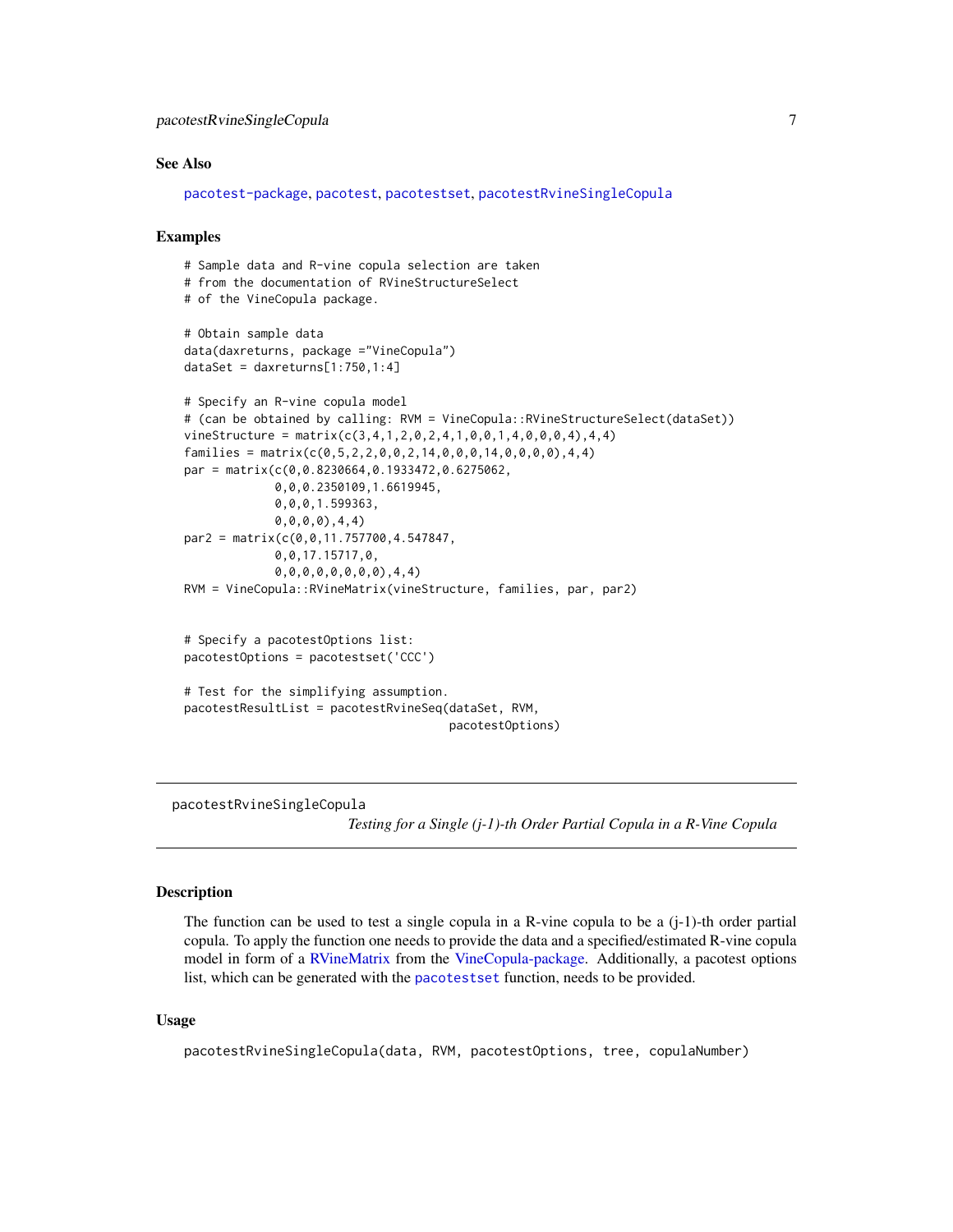#### <span id="page-7-0"></span>Arguments

| data            | A $(n \times d)$ matrix (or data frame) of $[0,1]$ data (i.e. uniform marigns).                                                                                   |  |  |  |  |
|-----------------|-------------------------------------------------------------------------------------------------------------------------------------------------------------------|--|--|--|--|
| RVM             | An RVineMatrix object (VineCopula-package) which includes the structure, the<br>pair-copula families and parameters of an R-vine copula.                          |  |  |  |  |
| pacotest0ptions |                                                                                                                                                                   |  |  |  |  |
|                 | A options list generated by the pacotestset function or the test type as string,<br>i.e., CCC or VI.                                                              |  |  |  |  |
| tree            | The tree number ( $\dot{z}=2$ ) of the copula which should be tested to be a ( $\dot{z}=1$ )-th<br>order partial copula.                                          |  |  |  |  |
| copulaNumber    | The number $(1 \leq c$ copulaNumber $\leq$ j-1) of the copula in the normalized RVine-<br>Matrix which should be tested to be a $(i-1)$ -th order partial copula. |  |  |  |  |

#### Value

A list which can, depending on the chosen test, consist of the following elements:

| pValue       | The p-value of the test.                                                                                                                                                                                                                                                                                                                                              |
|--------------|-----------------------------------------------------------------------------------------------------------------------------------------------------------------------------------------------------------------------------------------------------------------------------------------------------------------------------------------------------------------------|
| testStat     | The value of the test statistic.                                                                                                                                                                                                                                                                                                                                      |
| decisionTree | The decision tree used to partition the support Lmabda0 of the conditioning<br>variable W. It is provided as a list conisisting of three nodes (CentralNode,<br>LeftNode and RightNode) represented as lists and the variable LeavesForFinalComparison.<br>Each node consists of the Variable used to perform the split, the corresponding<br>Quantile and Threshold. |
| S            | The boostrapped values of the test statistic (only for the test type VI).                                                                                                                                                                                                                                                                                             |

#### Author(s)

Malte S. Kurz

#### References

Kurz, M. S. and F. Spanhel (2017), "Testing the simplifying assumption in high-dimensional vine copulas", ArXiv e-prints <https://arxiv.org/abs/1706.02338>.

Spanhel, F. and M. S. Kurz (2015), " The partial vine copula: A dependence measure and approximation based on the simplifying assumption", ArXiv e-prints [https://arxiv.org/abs/1510.](https://arxiv.org/abs/1510.06971) [06971](https://arxiv.org/abs/1510.06971).

#### See Also

[pacotest-package](#page-1-1), [pacotest](#page-2-1), [pacotestset](#page-8-1), [pacotestRvineSeq](#page-4-1)

#### Examples

- # Sample data and R-vine copula selection are taken
- # from the documentation of RVineStructureSelect
- # of the VineCopula package.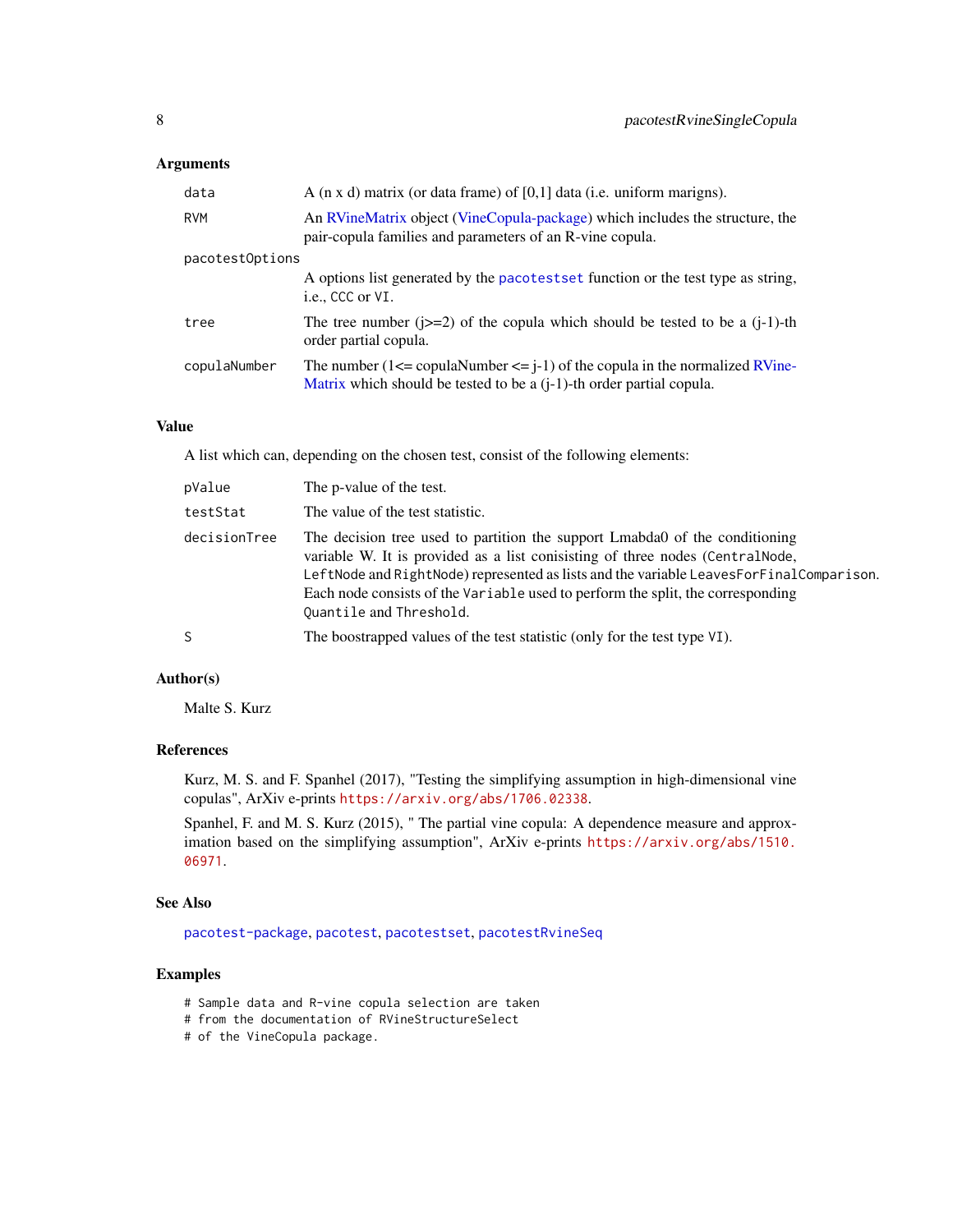#### <span id="page-8-0"></span>pacotestset 99 and 200 million and 200 million and 200 million and 200 million and 200 million and 200 million

```
# Obtain sample data
data(daxreturns, package ="VineCopula")
dataSet = daxreturns[1:750,1:4]# Specify an R-vine copula model
# (can be obtained by calling: RVM = VineCopula::RVineStructureSelect(dataSet))
vineStructure = matrix(c(3, 4, 1, 2, 0, 2, 4, 1, 0, 0, 1, 4, 0, 0, 0, 4), 4, 4)families = matrix(c(0, 5, 2, 2, 0, 0, 2, 14, 0, 0, 0, 14, 0, 0, 0, 0), 4, 4)par = matrix(c(0,0.8230664,0.1933472,0.6275062,
             0,0,0.2350109,1.6619945,
             0,0,0,1.599363,
             0,0,0,0),4,4)
par2 = matrix(c(0,0,11.757700,4.547847,
             0,0,17.15717,0,
             0,0,0,0,0,0,0,0),4,4)
RVM = VineCopula::RVineMatrix(vineStructure, families, par, par2)
# Specify a pacotestOptions list:
# For illustrating the functioning of the decision tree,
# grouped scatterplots and a decision tree plot are activated.
pacotestOptions = pacotestset(testType='CCC',
                                groupedScatterplots = TRUE,
                                decisionTreePlot = TRUE)
# Test for a 2-nd order partial copula
# corresponding to the variables BAYN.DE,BMW.DE
# and conditioning set ALV.DE,BAS.DE
tree = 3copulaNumber = 1
pacotestResultList = pacotestRvineSingleCopula(dataSet, RVM,
                                                  pacotestOptions, tree, copulaNumber)
```
<span id="page-8-1"></span>pacotestset *Create and Alter a Pacotest Options List*

#### Description

The function creates or updates a list object, which is required for applying the [pacotest](#page-2-1) function.

#### Arguments

| pacotest0ptions |                                                                                            |
|-----------------|--------------------------------------------------------------------------------------------|
|                 | A options list for the pacotest function generated by the pacotestset func-<br>tion.       |
| testType        | A string which specifies the type of the test for testing the simplifying assump-<br>tion. |
|                 | Possible values: CCC   VI                                                                  |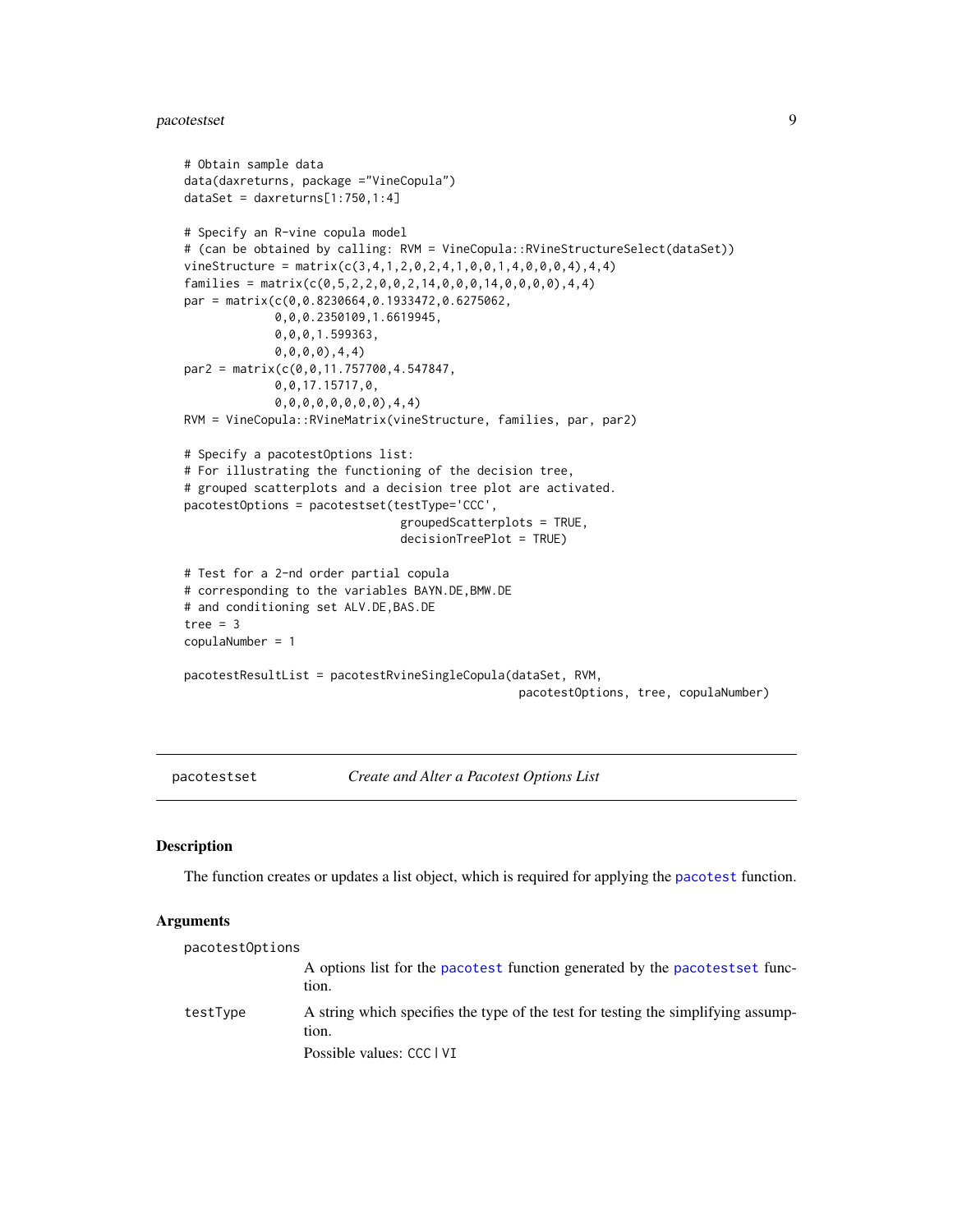| grouping           | For testType = $CCC:$                                                                                                                                                                                                                                                                                                                                                                                                                                                              |
|--------------------|------------------------------------------------------------------------------------------------------------------------------------------------------------------------------------------------------------------------------------------------------------------------------------------------------------------------------------------------------------------------------------------------------------------------------------------------------------------------------------|
|                    | The grouping method which is used to obtain a partitioning of the support of the<br>conditioning variable W.                                                                                                                                                                                                                                                                                                                                                                       |
|                    | Possible values: TreeCCC   SumMedian   SumThirdsI   SumThirdsII   SumThirdsIII<br>  SumQuartiles   ProdMedian   ProdThirdsI   ProdThirdsII   ProdThirdsIII<br>  ProdQuartiles   TreeEC   TreeECOV                                                                                                                                                                                                                                                                                  |
| expMinSampleSize   |                                                                                                                                                                                                                                                                                                                                                                                                                                                                                    |
|                    | For testType = CCC with grouping = $TreeCC$   TreeECOV   TreeEC:                                                                                                                                                                                                                                                                                                                                                                                                                   |
|                    | The minimum number of observations which are allocated to a group in the<br>decision tree learning process. The default value is 100.                                                                                                                                                                                                                                                                                                                                              |
| aggInfo            | For testType = CCC with grouping = $TreeCC$   $TreeECOV$   $TreeEC$ :                                                                                                                                                                                                                                                                                                                                                                                                              |
|                    | The method used for aggregating information in the conditioning set. The infor-<br>mation in the conditioning set can be aggregated by either taking the mean of<br>all variables or the pairwise mean. The result is added as an additional variable<br>which can be used by the decision tree to partition the support of the condition-<br>ing variable W.                                                                                                                      |
|                    | Possible values: none   meanAll   meanPairwise                                                                                                                                                                                                                                                                                                                                                                                                                                     |
| withEstUncert      | For testType = $CCC:$                                                                                                                                                                                                                                                                                                                                                                                                                                                              |
|                    | A logical variable indicating whether the asymptotic-variance covariance matrix<br>of the estimated correlations should be corrected for the estimation uncertainty<br>of the probability integral transforms.                                                                                                                                                                                                                                                                     |
| estUncertWithRanks |                                                                                                                                                                                                                                                                                                                                                                                                                                                                                    |
|                    | For testType = $CCC:$                                                                                                                                                                                                                                                                                                                                                                                                                                                              |
|                    | A logical variable indicating whether the asymptotic-variance covariance matrix<br>of the estimated correlations should be corrected for the estimation uncertainty<br>induced by using a semiparametric estimtor for the vine copula, i.e., empiri-<br>cal cdf's for the univariate margins and parametric copula families as building<br>blocks of the R-vine copula.                                                                                                            |
| finalComparison    |                                                                                                                                                                                                                                                                                                                                                                                                                                                                                    |
|                    | For testType = CCC with grouping = $TreeCC$   TreeECOV   TreeEC:                                                                                                                                                                                                                                                                                                                                                                                                                   |
|                    | A variable specifying whether at the end of the decision tree all subsets being<br>part of the partition are compared against each other or whether only the pair<br>with the highest value of the test statistic is used.                                                                                                                                                                                                                                                         |
|                    | Possible values: pairwiseMax   all                                                                                                                                                                                                                                                                                                                                                                                                                                                 |
| penaltyParams      | For testType = CCC with grouping = $TreeCC$   TreeECOV   TreeEC:                                                                                                                                                                                                                                                                                                                                                                                                                   |
|                    | A vector of length two, specifying the functional form of the penalty. The<br>penalty is a function of the sample size n and choosen to be $lambda(n) = cn$ <sup><math>\land</math></sup> $\left(\frac{1}{n}\right)$<br>beta). The first entry of the vector is specifying the level c of the penalty and<br>needs to be a positive real number. The second entry of the vector is specifying<br>the power beta of the penalty and needs to be choosen from the interval $(0,1)$ . |
| gamma0Partition    |                                                                                                                                                                                                                                                                                                                                                                                                                                                                                    |
|                    | For testType = CCC with grouping = $TreeCC$   TreeECOV   TreeEC:                                                                                                                                                                                                                                                                                                                                                                                                                   |
|                    | The gamma0 partition. I.e., the partition which is favoured via the penalty under<br>the H <sub>0</sub> .                                                                                                                                                                                                                                                                                                                                                                          |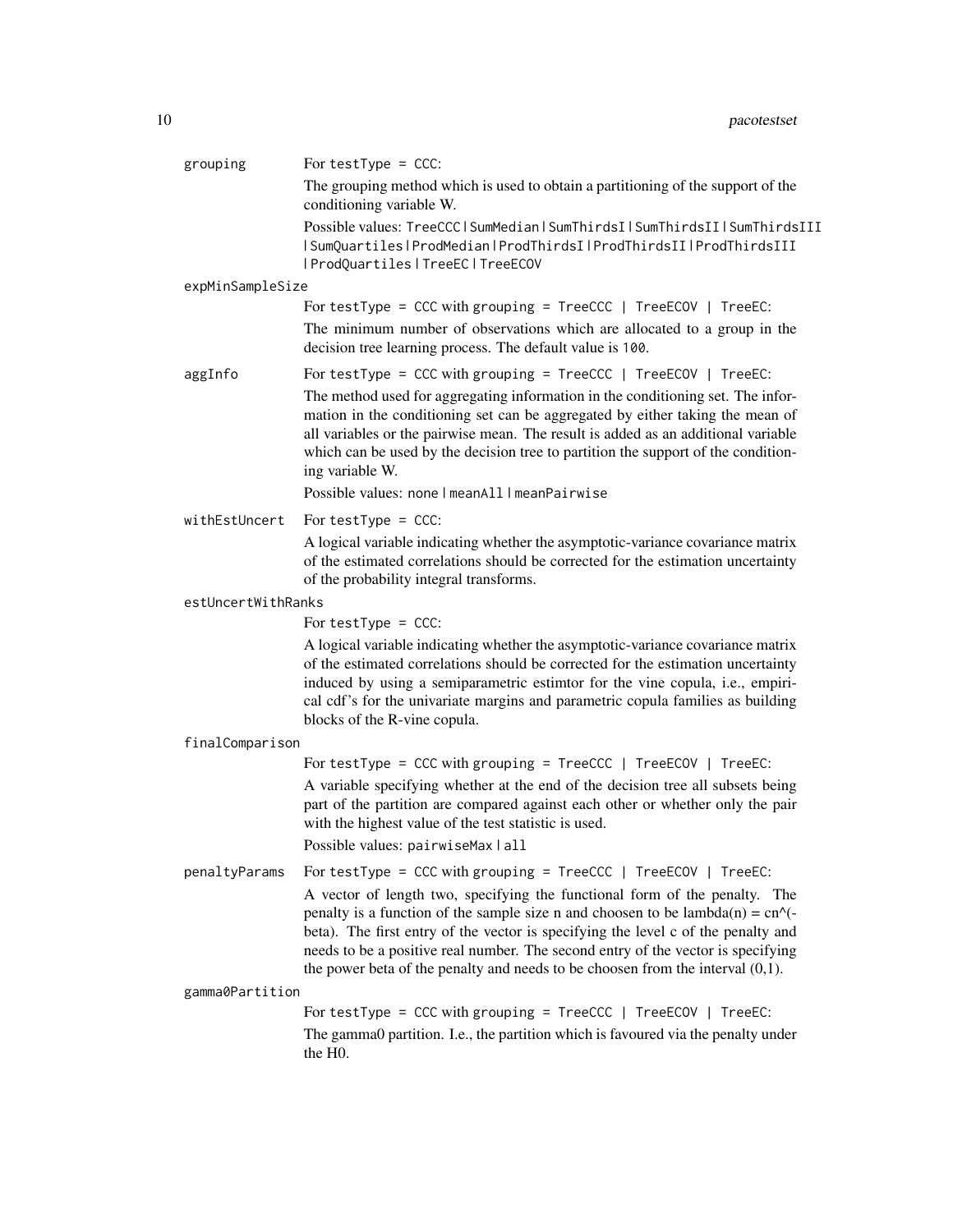#### <span id="page-10-0"></span>pacotestset 11

|                     | Possible values: SumMedian   SumThirdsI   SumThirdsII   SumThirdsIII                                      |
|---------------------|-----------------------------------------------------------------------------------------------------------|
|                     | SumQuartiles   ProdMedian   ProdThirdsI   ProdThirdsII   ProdThirdsIII                                    |
|                     | ProdQuartiles                                                                                             |
| groupedScatterplots |                                                                                                           |
|                     | For test Type $=$ CCC:                                                                                    |
|                     | A logical whether grouped scatterplots should be produced.                                                |
| decisionTreePlot    |                                                                                                           |
|                     | For test Type $=$ CCC:                                                                                    |
|                     | A logical whether the partition of the support of W should be illustrated as a<br>decision tree plot.     |
| numbBoot            | For testType = $VI$ :                                                                                     |
|                     | The number of bootstrap replications for computing p-values using the multi-<br>plier bootstrap approach. |

#### Details

Calling without any arguments prints all possible options.

#### pacotestset

Calling with a string, that specifies the test type, gives back a option list with the default values corresponding to each test.

```
pacotestOptions = pacotestset('CCC')
```
pacotestOptions = pacotestset('VI')

Calling with pairs of parameter names and values creates an pacotestOptions list in which the named parameters have the specified values.

pacotestOptions = pacotestset('Name1',Value1,'Name2',Value2,...)

Calling with an existing pacotestOptions list checks the list for consistency.

pacotestset(pacotestOptions)

Calling with an existing pacotestOptions list and pairs of parameter names and values creates a copy of the existing list, where the named parameters are updated with the provided values.

pacotestOptionsNew = pacotestset(pacotestOptions,'Name1',Value1,'Name2',Value2,...)

#### Value

The function returns a pacotestOptions list which can be used as input argument for the functions [pacotest](#page-2-1), [pacotestRvineSeq](#page-4-1) and [pacotestRvineSingleCopula](#page-6-1).

#### Author(s)

Malte S. Kurz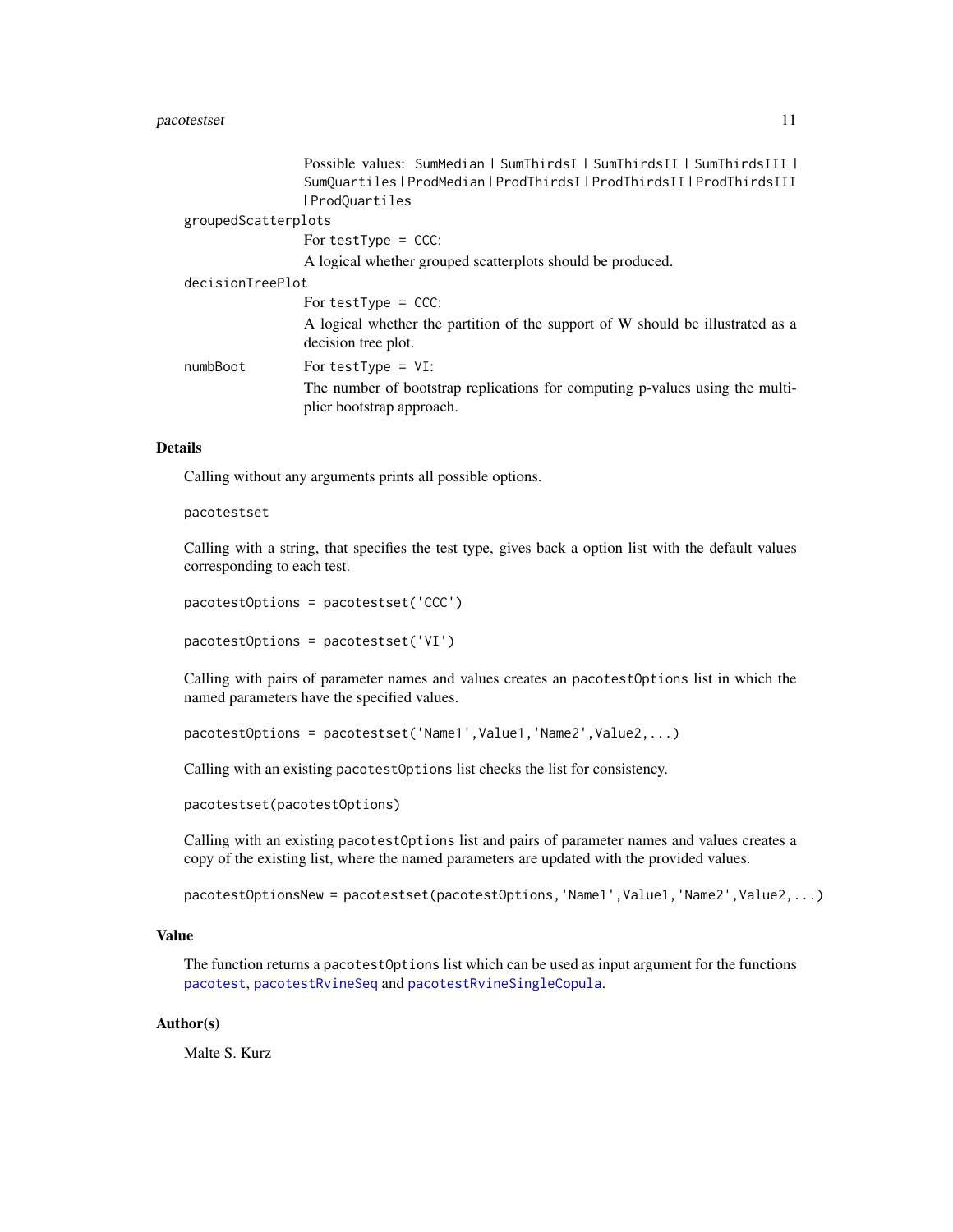#### <span id="page-11-0"></span>References

Kurz, M. S. and F. Spanhel (2017), "Testing the simplifying assumption in high-dimensional vine copulas", ArXiv e-prints <https://arxiv.org/abs/1706.02338>.

#### See Also

[pacotest-package](#page-1-1), [pacotest](#page-2-1), [pacotestRvineSeq](#page-4-1), [pacotestRvineSingleCopula](#page-6-1)